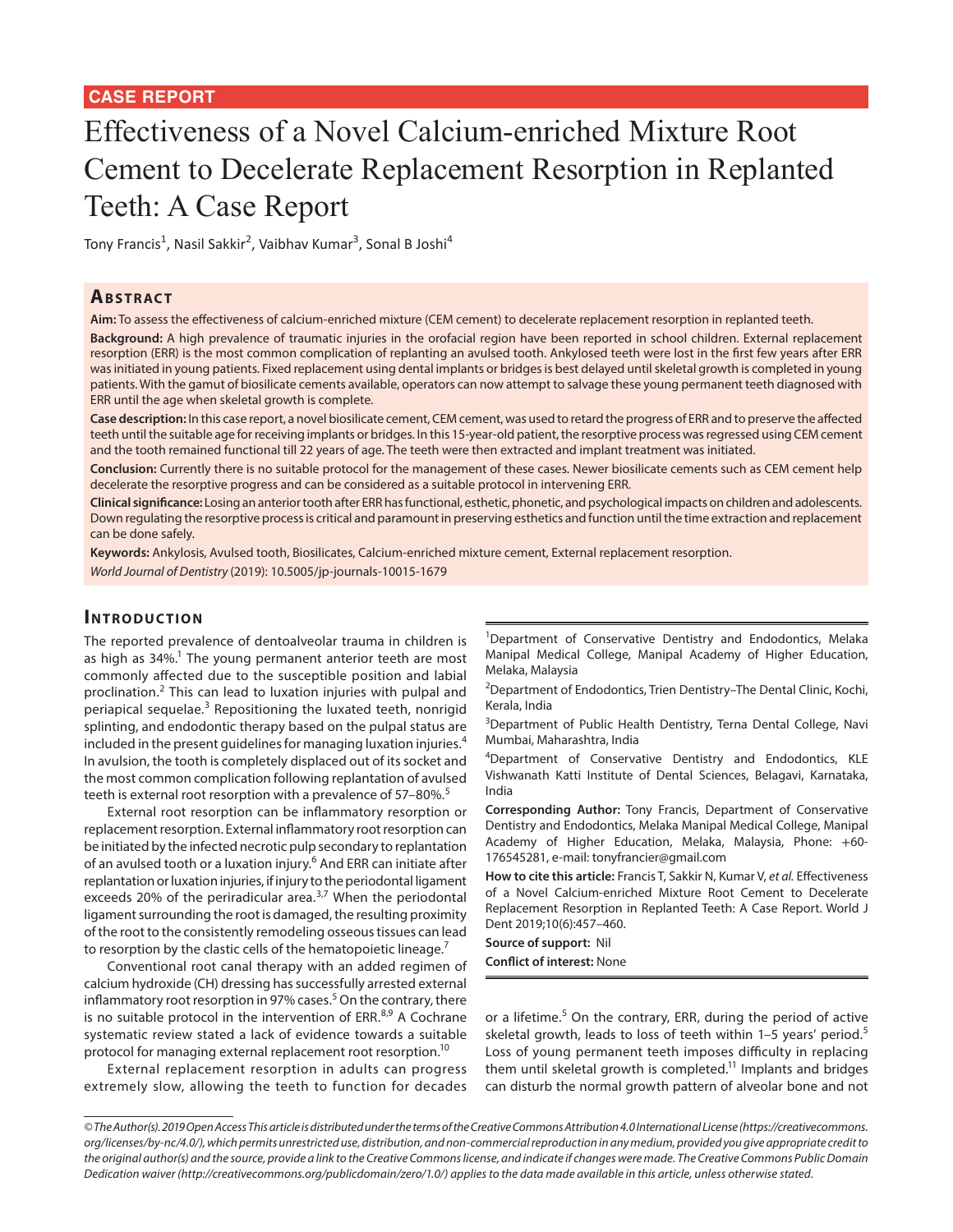synchronize with the eruption of adjacent teeth. Waiting with interim dentures till the growth phase is complete can lead to postextraction resorption of the alveolar bone.12 Current guidelines aim at the prevention of ERR by reducing extraoral dry time and placing the most desirable flexible splinting for replanted teeth for short durations (up to 2 weeks). Extraoral dry time and the extent of injury to the periodontium are often beyond control.

Literature search on domain-specific portals such as PubMed and EBSCO, using the targeted and focused PICO stem through the key words, yielded no definite scientific sound guideline that has been proposed in the management of a replanted tooth once replacement resorption is initiated.<sup>13</sup> Although submergence and infraocclusion of the ankylosed teeth occurred when the teeth were traumatized before 16 years of age in boys and 14 years in girls, it is critical and of paramount importance to conservatively manage and preserve these teeth until the time it is safe to consider implants or bridges for the young patients.<sup>11</sup> Efforts should be taken through evidence-informed healthcare practices to dampen and decelerate the consequences and squeal of reimplantation. We present a detailed case of management of external replacement root resorption in replanted teeth that was systematically decelerated using a novel biosilicate, CEM.

## **CASE DESCRIPTION**

This case report has been described using the CARE (CAse REport) guidelines, in tandem with the equator network, for enhancing the quality and transparency of health research. A 15-year-old male patient presented to the specialist clinic (Department of Conservative Dentistry and Endodontics, KLE VK Institute of Dental Sciences, Belgaum, Karnataka, India) with complaints of pain and discomfort in the upper front teeth. Patient had a history of dentofacial trauma during sports, which resulted in avulsion of teeth 11, 12, and 21 (Federation Dentaire Internationale (FDI) tooth notation system). He had visited a nearby general practice within 2 hours and the teeth were replanted and stabilized by a routinely done splinting procedure. Root canal treatment was performed within 2 weeks. With the persistent symptoms even after 4 months following replantation of avulsed front teeth, the parents brought the young patient to the specialist clinic.

Patient complained of a gnawing, dull, and lingering pain in that region ever since teeth reimplantation. Clinical and radiographic examinations were carried out. On intraoral examination, a steel wire and composite resin splint were noticed in place. Increased probing depths and gingival bleeding were noted for the affected teeth and the adjacent soft tissues were tender on palpation. No tenderness on vertical percussion was observed. Intraoral periapical radiograph showed that the replanted teeth had poor quality root canal fillings. Multiple resorptive lesions were evident around the roots of teeth 11, 12, and 21 (Fig. 1). Tooth 22 presented with an uncomplicated fracture of the crown with no evident resorptive lesions of the root but did not respond to electric and cold tests. Horizontal bone loss was seen on the periapical radiograph, bordering the affected region. The adjacent teeth responded normally to electric and cold tests.

Periodontal ligament space could not be traced around most areas of the roots of the replanted teeth. Direct union between the roots and the alveolar bone was suggestive of replacement resorption. A distinct high percussive tone was noted for the affected teeth. Physiologic mobility was lost, when compared to adjacent healthy teeth. With the absence of infected pulp and associated inflammatory lesions in the periradicular bone, a diagnosis of external inflammatory root resorption was ruled out



**Fig. 1:** Pretreatment radiograph

and a diagnosis of external replacement root resorption (ERR)/ ankylosis was drawn. Patient was informed regarding the inevitable tooth loss in the next few years. The young patient and the parents were equally perplexed and sought immediate intervention. Shortfalls of performing osseointegrated implants or crown and bridge prosthesis after immediate extraction during the growing age were explained. After being guided through a well-informed written consent, the treatment was initiated to retain the resorbing teeth as long as possible before extraction and replacement would be deemed necessary.

After rubber dam isolation using split dam technique, access cavities were prepared for the affected teeth. The existing root canal fillings were removed using NiTi retreatment files (ProTaper Retreatment files, Dentsply Maillefer, OK, USA) and a guttapercha solvent (Endosolv™; Septodont, France). Working length was reestablished using radiographs (Fig. 2) and the canals were prepared using ProTaper Next files™ (Dentsply Maillefer, OK, USA). Sodium hypochlorite of 0.5% and EDTA solution were intermittently used for thorough irrigation. After drying the canals, CEM cement (Bionique Dent, Tehran, Iran) was used to fill the canal entirely, using prefitted pluggers (Dentsply Maillefer, OK, USA). A moist cotton pellet was placed over the canal orifice and the access cavity was temporarily restored with glass ionomer cement (Fuji II LC; GC Corp., Tokyo). The pre-existing splint was carefully removed, and the teeth were cleaned and polished. After 2 days, the cotton pellet was removed and the access cavity was restored with a bonded composite resin restoration (Filtek Z350 XT, 3M ESPE, St. Paul, MN, USA) (Fig. 3). The nonvital tooth 22 with the fractured crown was treated by performing a conventional root canal treatment followed by glass fiber post placement and a composite resin restoration.

Follow-up appointment was scheduled after 3 weeks, per the protocol and it was found that the replanted teeth were asymptomatic. The gingival inflammation had subsided. Periapical radiograph showed that the resorptive lesions did not progress further. Follow-up appointments were scheduled every 6 months for up to 2 years. The patient did not make follow-up visits as scheduled and was seen after a period of 18 months. The resorptive lesions were evident on the central incisors but seemed to have progressed slowly after treatment (Fig. 4) and the teeth were asymptomatic. Since the patient was relocating for further studies, he was asked to inform us if there was pain, mobility, or any discomfort in the region. Telephonic review was sought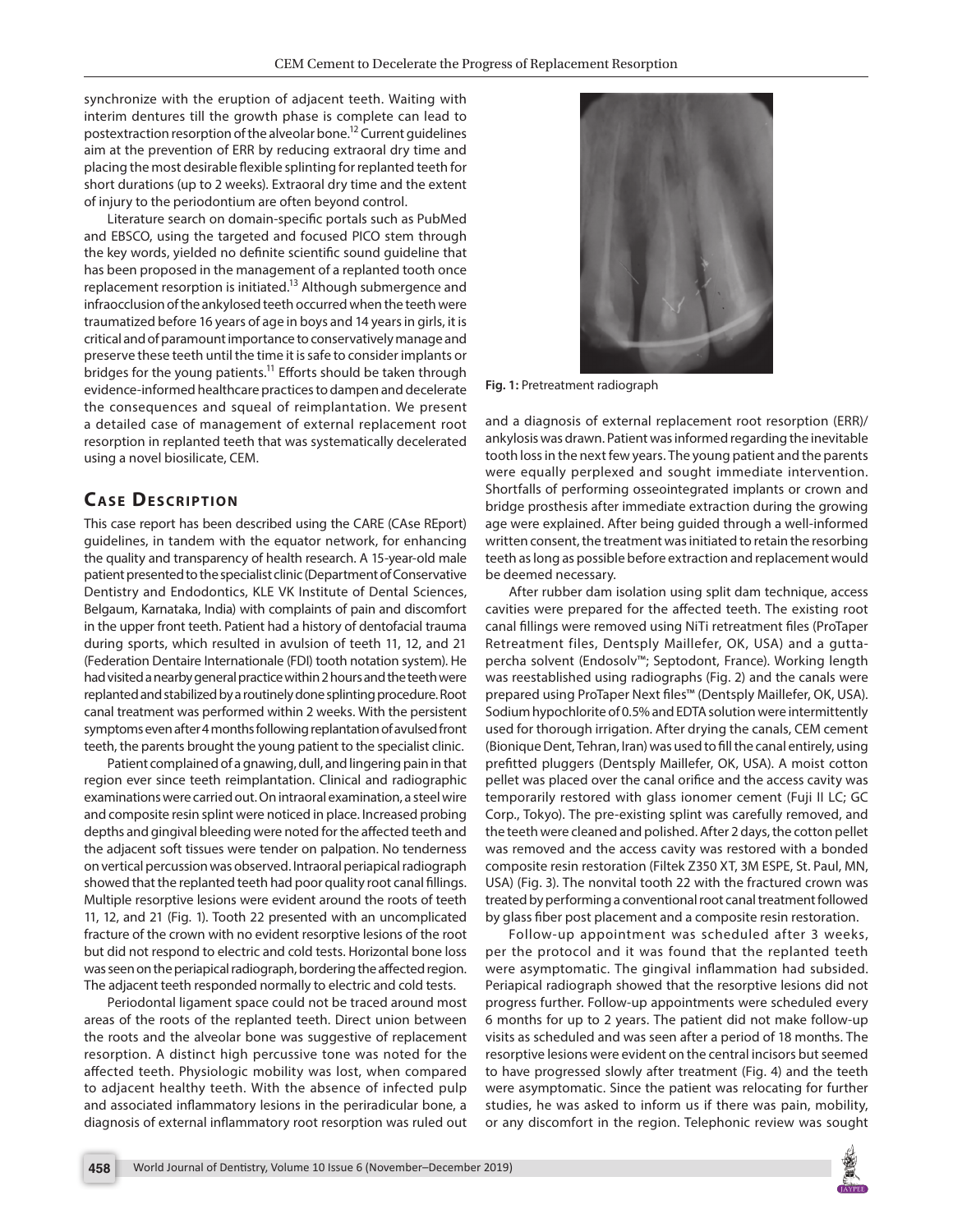

**Fig. 2:** Retreatment radiograph showing reestablishment of working length in relation to 11, 12, 21, and 22



**Fig. 4:** Follow-up radiograph 18 months after treatment

every 6 months and the teeth reportedly remained asymptomatic and functional until 22 years of age; after which he reported that the teeth had become mobile. On visiting a nearby dentist, the mobile teeth were extracted and treatment with osseointegrated implants were initiated safely as skeletal growth was deemed to be completed at that age.

### **Dis c u s sio n**

Most luxation injuries require immediate repositioning and shortterm splinting with a nonrigid material. A systematic review and meta-analysis stated that composite resin and wire splinting resulted in a threefold increase in replacement resorption when compared to a more flexible suture splinting.14 Multiple studies have reported adverse outcome of long duration of splinting of repositioned/replanted teeth.15 The International Association of Dental Traumatology guidelines endorse a nonrigid functional splinting of repositioned teeth for 2–4 weeks' time, in view of this conclusive evidence. In this case, the long duration of placing a relatively rigid splint could have accelerated the resorptive process.

Management of ERR was often based on operator experiences and patient-related factors.<sup>16</sup> The widespread clinical success of



**Fig. 3:** Radiograph after placement of calcium-enriched mixture (CEM) cement in root canals of teeth 11, 12, and 21

implants in replacing missing teeth in adults often persuades the clinician to plan extraction of resorbing teeth and implant placement in young patients. Implant placement in growing children can disturb normal bone growth.<sup>17</sup> Implant position in relation to other teeth can change with growth-related movements of jaw bones often leading to relative infraocclusion or labioversion. Although chronological age may not be a suitable standard for evaluating skeletal growth cessation, it has been estimated that craniofacial growth can proceed till the age of 15 years in girls and up to 17 years of age in boys.<sup>17</sup> Estimating skeletal age using hand wrist radiographic technique or cephalometric analysis at regular intervals are more precise in identifying skeletal growth cessation.17 There is consensus in delaying implant placement until craniofacial/ skeletal growth is completed.

Although ankylosed teeth do not harmonize with the normal growth of the alveolar bone or with the eruption of adjacent teeth, they help to maintain the functional and Esthetic demands of the patient along with preventing postextraction resorption of the alveolar bone. Early extraction and orthodontic closure of space, intentional replantation after soaking the roots in fluoride solutions and Emdogain™ (Biora), autotransplantation of premolars, and decoronation followed by esthetic space maintainers are the reported treatment protocols attempted in managing ERR in children and adolescents.<sup>13</sup> Along with the lack of evidence of success from long-term follow-up, these procedures carry the risk of further damage to the alveolar bone.<sup>13</sup>

During dentofacial trauma, damage to the nonmineralized structures over the root exposes the root dentin to the clastic cells.<sup>18</sup> During active inflammation, cytokines, especially interleukin-1β, have been shown to induce clastic cell genesis from precursor cells.<sup>9</sup> An alkaline and osteoinductive biomaterial in close proximity can abate this upregulation of clastic cells.<sup>19</sup> Calcium hydroxide was traditionally placed as intracanal dressings to deter replacement resorption. The mechanism of action of CH includes the release of Ca+ and OH− ions which can permeate the dentinal tubules to create an alkaline environment.<sup>20</sup> But long-term use of CH in the root canals can increase the brittleness of the root dentin, thereby increasing the risk of cervical root fractures, especially in immature teeth.<sup>21</sup> Newer biosilicate cements surpass most known drawbacks of long-term dressing with CH. Mineral trioxide aggregate (MTA) was the first biosilicate cement that was developed and widely used.